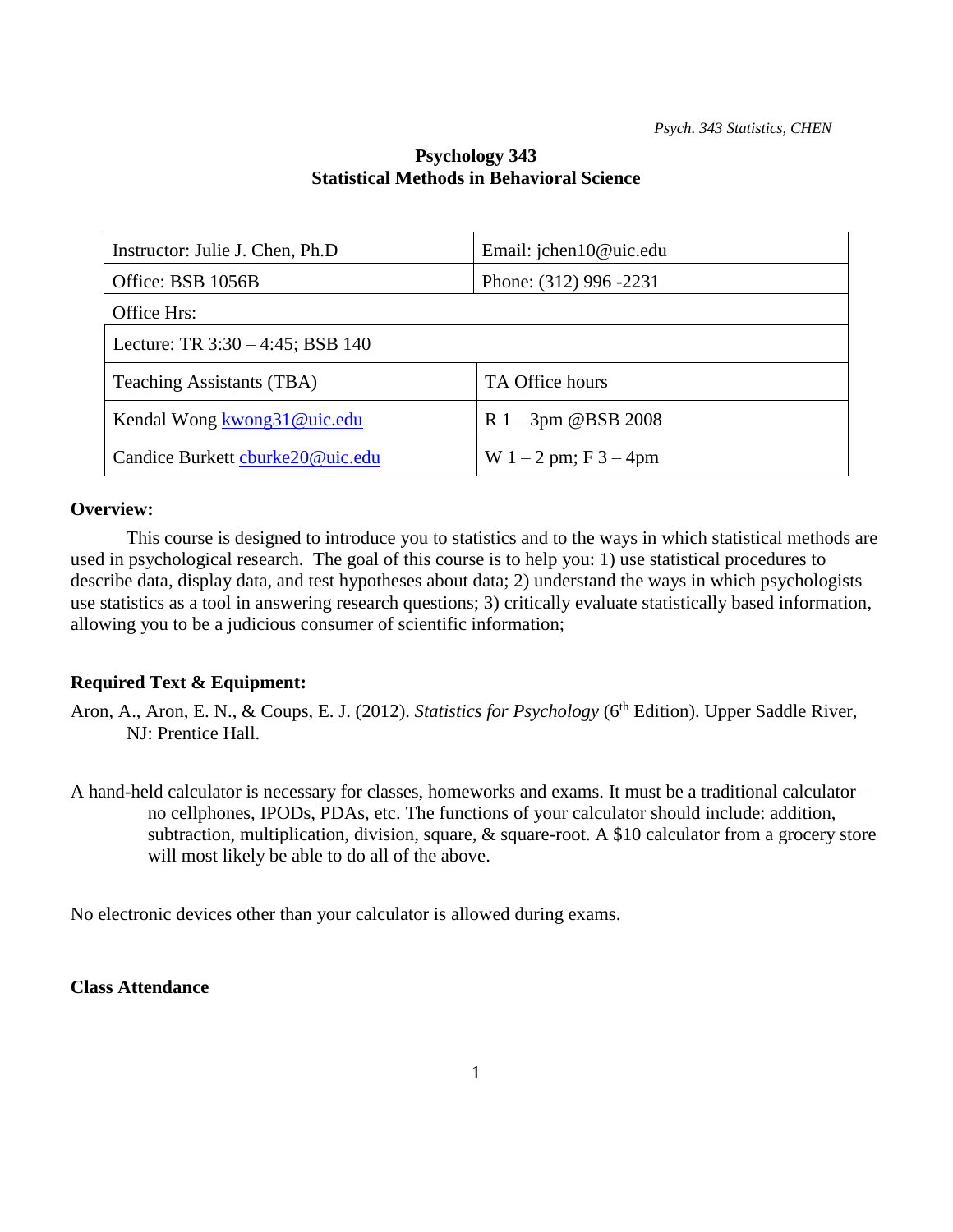Class attendance is very important, and can significantly affect your course grade. For this course particularly, it is VERY IMPORTANT to attend every single class! In many other psychology courses, it's possible for you to make up missing lectures by self study – this class is NOT. Psych.343 strictly follows a "building-block" model – concepts presented early in the semester are essential building blocks that are needed to understand concepts later on, and each lecture builds on those that have gone before. It is very important that you be an active listener in class, try to understand the new concepts and resolve your confusion immediately or shortly afterwards. I do not penalize students for missing lectures, because they already penalize themselves.

Please do not hesitate to raise your hand when you do not understand something and would like me to explain further. When you assume the silence of other students means they all understand, maybe they are simply assuming the same thing – I find this more true in this class than any other class I teach.

#### **Assessments:**

Your final grade will be determined by means of the required examinations, assignments and participation (see below). Your final grade will be derived from your performance as follows:

#### *Weekly Homework assignments (24%)*

Homework assignments will be given on a weekly basis. The best way to master statistical skills is to practice constantly. Your homeworks will be assigned during lectures, collected and returned to you during lab discussions. Please show your work on your homework assignments, and keep it as neat and legible as possible. You are expected to turn in your homework assignments by yourself. No late homeworks are accepted.

### Homework grading:

- Full mark (2%): You are eligible to earn full mark on a homework when it satisfies all the following criteria
	- o Complete: you have completed all the assigned problems in the required format;
	- o Showed your work: you have displayed all the necessary (consistent with lecture guidance and examples) steps to complete a problem. For example, when a problem involves applying a formula, the minimum amount of work you are expected to display includes: cite the proper formula, plug in numbers, expand the formula and the final answer.
	- o Your answers are correct or with minor errors: minor errors refer to minor computational errors/typos that don't affect your conclusion. Using a wrong formula, or expanding a formula incorrectly doesn't count as a minor error.
- Half mark (1%): When you failed to complete all the assigned problems, or when you failed to show your work on some or all HW problems, or when you made major mistakes on some or all HW problems, you will receive half mark on a homework assignment.
- Zero: missed homework assignments receive zero points. As long as you turn in your homework, you will receive at least some partial credit to reward your effort. *(Partial credit: It's possible to earn partial credit (1.5% or .5%) on a homework assignment,*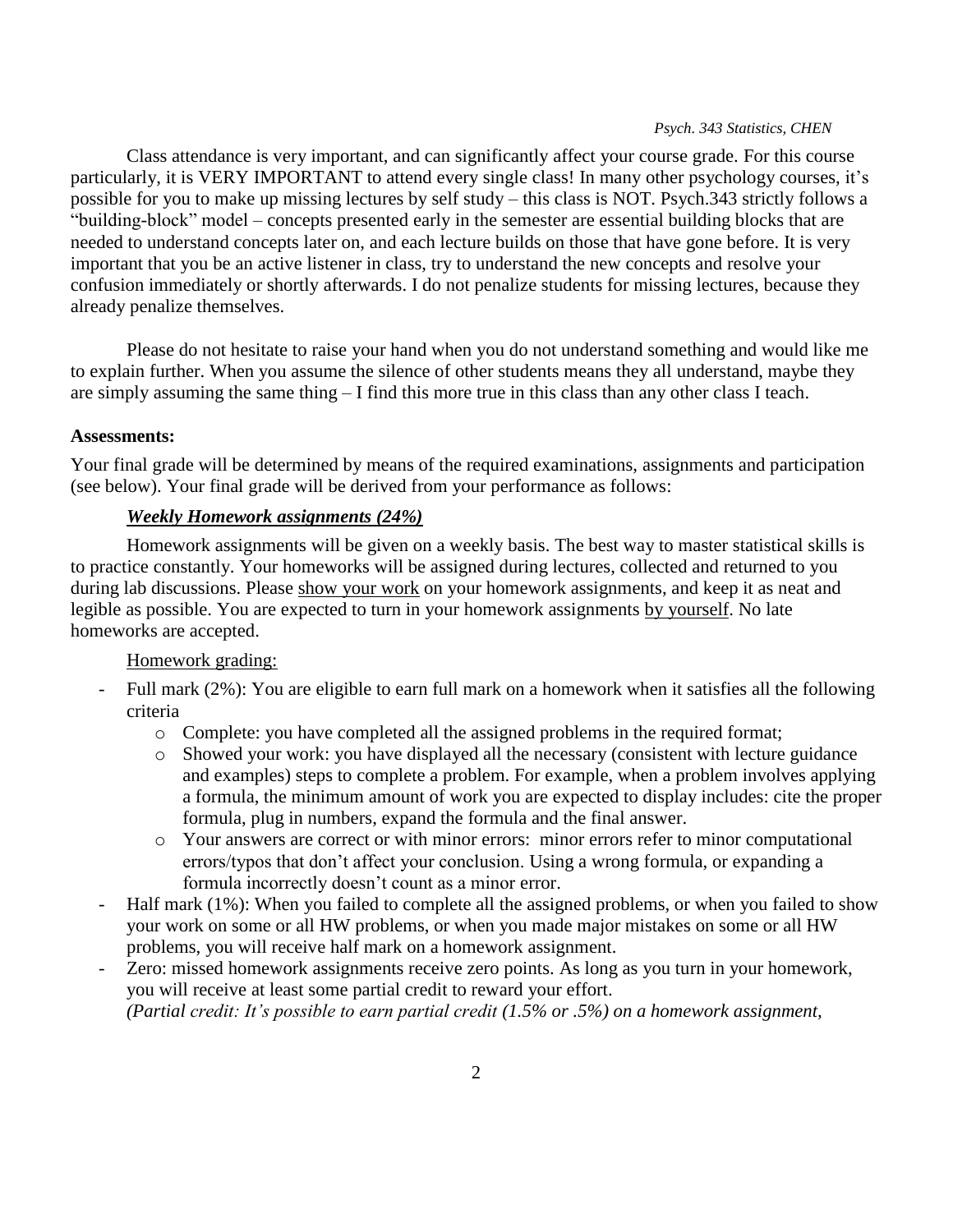*depending on your TA's judgment. )*

#### *Lab attendance (13%)*

You are required to attend the TA-led lab discussions. The labs are valuable opportunities for you to practice the knowledge and skills you learned in lectures. In a smaller group, the TA will be better able to help you with any questions or confusions that you didn't have a chance to resolve during the lectures. Your homework will be graded by your TA and discussed during lab sessions.

There are a total of 13 required labs. Every lab attendance is worth 1% of your final grade. You are responsible to sign in on the attendance sheet your TA will provide at the beginning of the lab sessions. You are expected to attend the whole lab to earn the attendance credit. If you arrive late or leave early, your TA has the right to not to credit you for that session.

#### *Two midterm exams (19% X2 = 38%)*

The two midterm exams are non-cumulative. The format will include multiple choice questions, true/false questions, fill in the blank questions, short answer questions, and statistical problems that you will complete by hand.

#### *Cumulative Final Exam (25%)*

The final exam is cumulative. The format of the final is the same as the midterm exams.

#### *Pop Quizzes (possible bonus points )*

At random points during the semester, me or your TA will administer pop quizzes for bonus points. Each pop quiz is worth 1% of course grade.

#### **Cheat-sheets**

You are allowed to bring one cheat-sheet to your first exam. It has to be hand-written on a letter sized paper (back and forth allowed). For the second exam, you are allowed to make a new sheet, plus the previous one. For the final exam, you are allowed to make a new sheet, plus the previous two.

Although you are allowed to write as much as you can on your cheat-sheet, you are not allowed to manipulate the paper to create more writing space. For example, you are not allowed to attach small sheets of paper on your cheat sheet to create more space.

### **Final Grade**

Your final grade will be calculated by averaging each grade category, converting them according the respective percentages, and summing the percentages up to a score up to 100%. The letter grade will be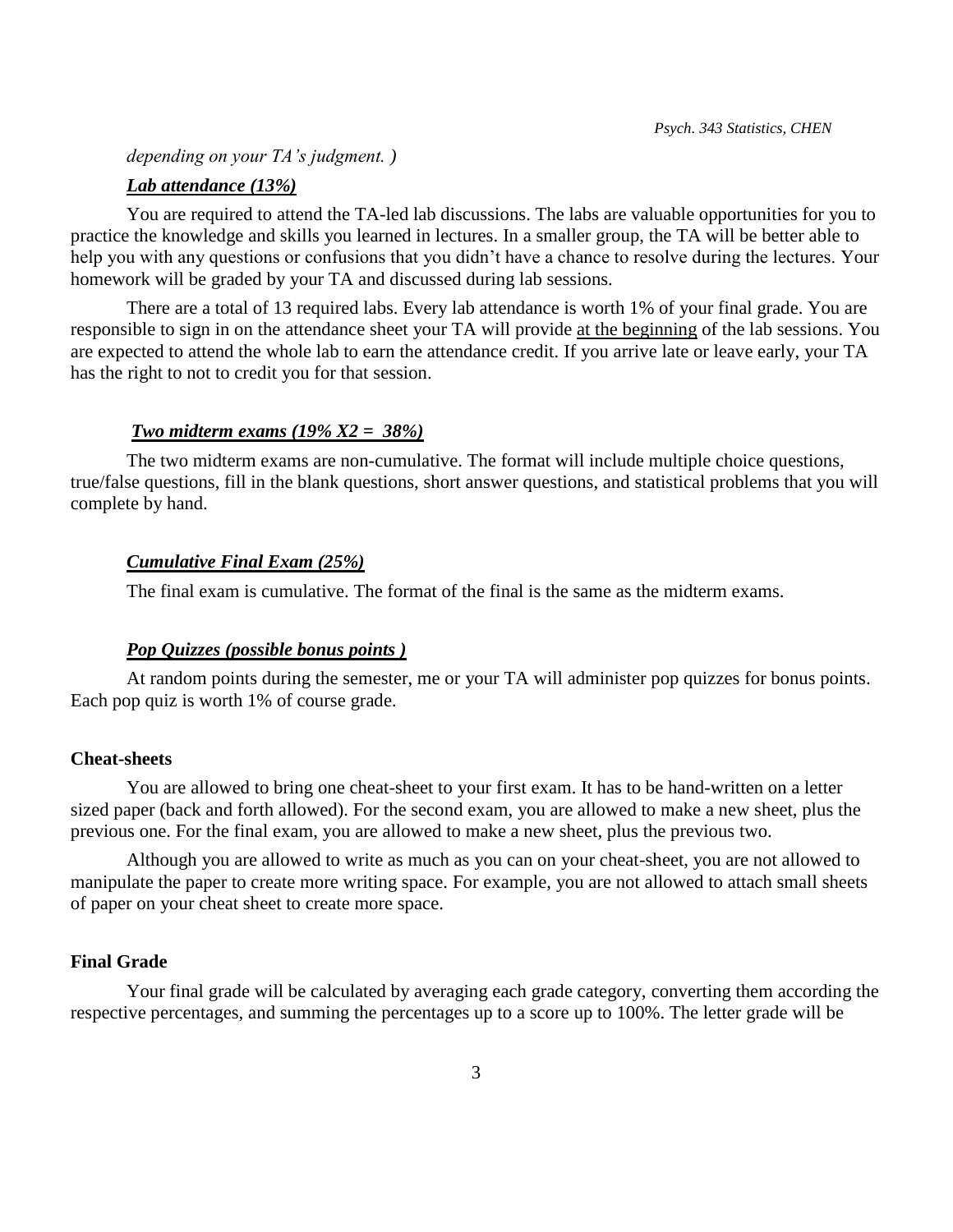derived from the calculated final grade. Your grade will be assigned according to the following scale. Depending on the score distribution, I reserve the right to curve it (a single test or the final grade) upward. I will not curve the grade downward. However, according to my past experience, curving is usually not necessary.

| Above 90%  | $70 - 79\%$ | F 59% and below |
|------------|-------------|-----------------|
| $80 - 89%$ | $60-69\%$   |                 |

### **Final Grade rounding**

In principle I do not round off your grade, regardless of how close it is to the next cut-off point. The only exception is when you have received more than half full-marks on your homework assignments AND are only 1% away from the next cut-off point, then I will round up your grade.

### **Makeup exam policy**

Makeup exams can be considered when there is a conflict exam, documented medical or family emergency. In case of these situations, you must contact me IN ADVANCE.

#### **Blackboard**

We will use Blackborad for course materials distribution, announcements, and grade posting, etc...

#### **Office hour and Appointments**

During my office hours, you are welcome to walk in (BSB 1056B) without an appointment.

If you need to meet me outside of the scheduled office hours, please try to make appointment with me in advance via email.

### **Email Policy**

Please ALWAYS start the subject of your email with "Psych. 343". This way I'll know it is a course-related issue, not a spam. And please sign your full name in your email if it's not already obvious in your email body.

### **Religious Holidays:**

Religious holidays are respected. If you need accommodations for religious reasons please contact me ASAP. Arrangements can be made on individual basis.

### **Student Athletes:**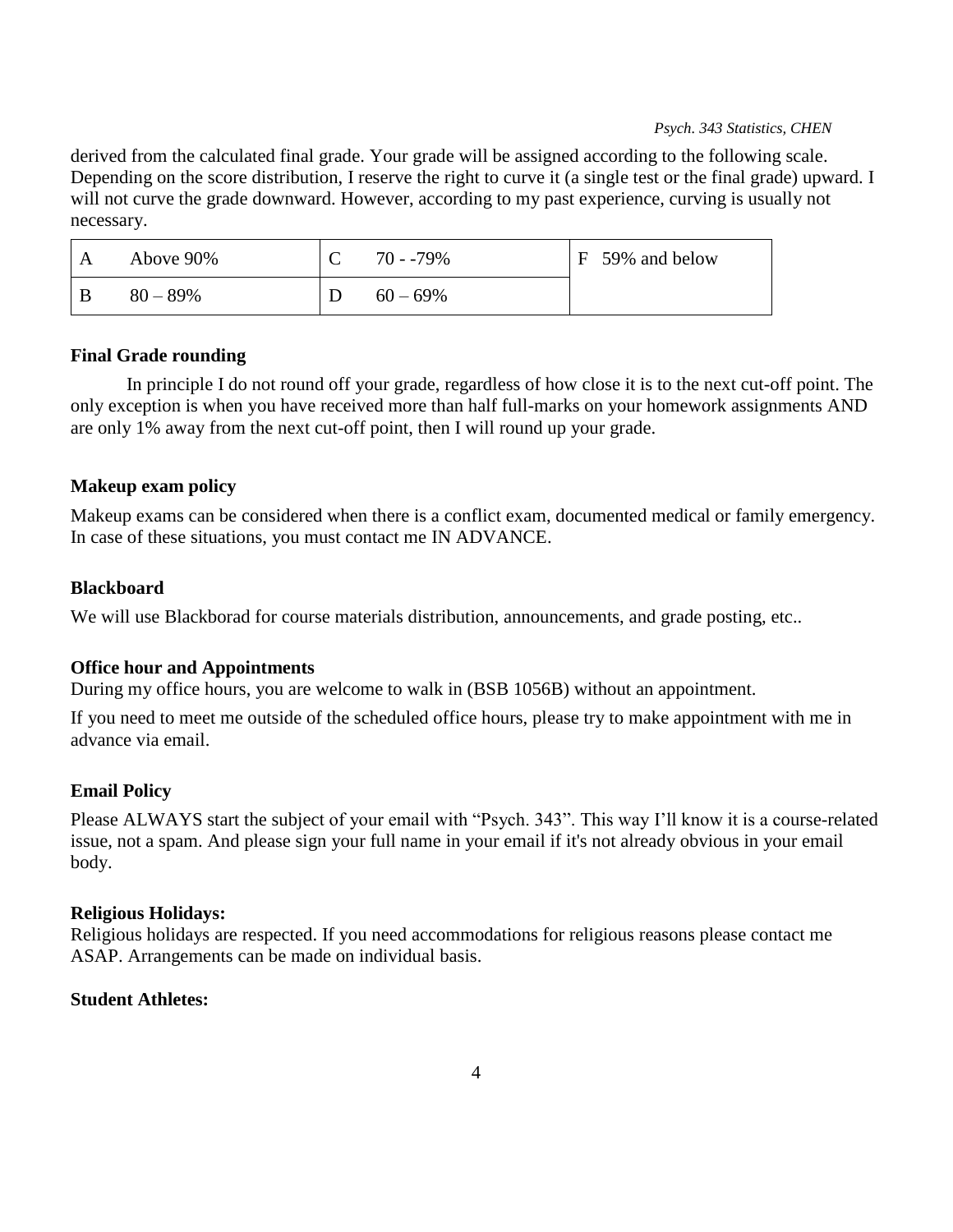Student athletes are required to provide the list of days that they will miss throughout the semester. Other accommodations such as exams on the road or paper extension may be arranged with the assistance of the Athletic Office.

### **Special Accommodations:**

For students with documented physical or learning disabilities, I'm happy to provide any special accommodation that is needed. Please inform me of your situation within the first two weeks of the semester.

## **Additional Assistance:**

It is my job to help you succeed in this class. It is your job to try. Please take full advantage of me and the TAs' office hours. Never hesitate to bring forward a question. If you feel that you need additional sources of help, you may also consult the:

- Writing center<http://www.uic.edu/depts/engl/writing/>
- Psi Chi Tutoring: Psi Chi (the psychology honor society) students with expertise in various psychology courses hold office hours throughout the week. You can contact the President of UIC's Psi Chi chapter Jennifer Friedman (jfried23@uic.edu) for details.

## **Academic Integrity**

No electronic devices is allowed during exams or quizzes. Usage of them during a test will be considered cheating. It is every student's responsibility to observe academic integrity. Cheating and plagiarism will result in failure of assignments/exams to failure of the course.

## **Counseling services:**

UIC and the Department of Psychology provide a variety of services for students who experience mental or psychological difficulties, if such need occurs, please refer to the following:

- Counseling center:<http://www.uic.edu/depts/counseling/>
- Office of Applied Psychological Services:<http://portal.psch.uic.edu/Clinical/centers.aspx>
- In-touch Crisis Hotline:<http://www.uic.edu/depts/counseling/hotline.shtml/>
- Campus Advocacy Network:<http://www.uic.edu/depts/owa/advocacy.html>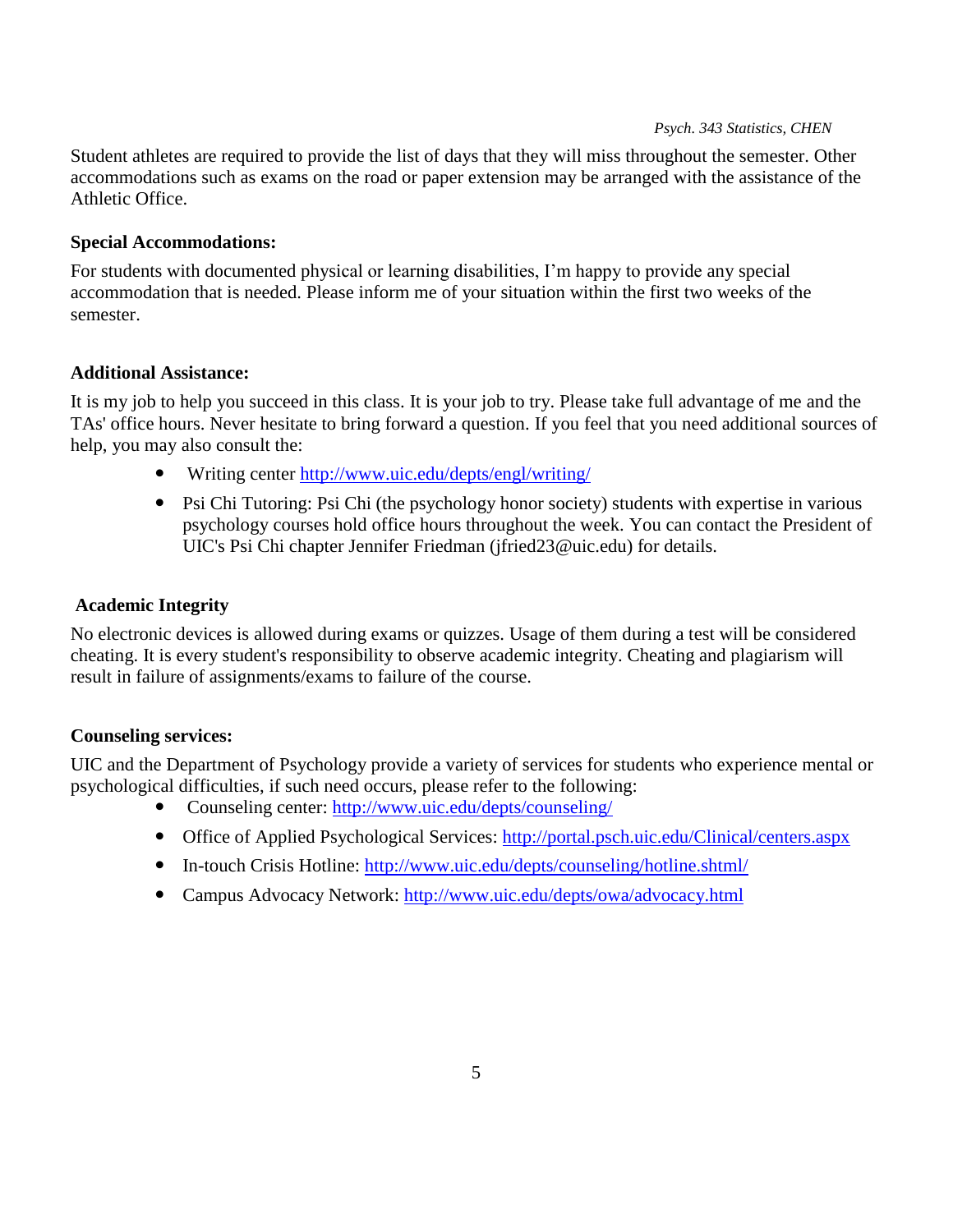# **Course Schedule**

 Note: This is a tentative schedule for the lecture materials in this semester. I may need to make changes as we move along.

Note 2: HWs are always assigned during my lectures, and due during labs (the week afterwards).

| <b>Date</b> | Lecture                                          | Lab                             | <b>Reading</b>  |
|-------------|--------------------------------------------------|---------------------------------|-----------------|
| Aug. $23$   | Introduction to course                           | No Lab                          | $-$             |
| Aug.25      | Research methods                                 |                                 |                 |
| Aug. 30     | Working with displaying data                     | Weekly lab starts,<br>no HW due | Chapter 1       |
| Sep.1       |                                                  |                                 |                 |
| Sep.6       | Measures of central tendency &                   | HW 1 due                        | Chapter 2       |
| Sep.8       | variability                                      |                                 |                 |
| Sep.13      | Key ingredients; Z score                         | HW 2 due                        | Chapter 3       |
| Sep.15      |                                                  |                                 |                 |
| Sep.20      | Introduction to hypothesis testing               | HW 3 due                        | Chapter 4       |
| Sep.22      |                                                  |                                 |                 |
| Sep.27      | <b>First Exam</b>                                |                                 | Chapter $1-4$ ; |
| Sep. 29     | Hypothesis testing with means of<br>samples      | HW 4 due                        | Chapter 5       |
| Oct.4       | Statistical significance, power &<br>effect size | HW 5 due                        | Chapter 6       |
| Oct.6       |                                                  |                                 |                 |
| Oct.11      | T-tests: single & dependent<br>sample            | HW 6 due                        | Chapter 7       |
| Oct.13      |                                                  |                                 |                 |
| Oct.18      | T-tests: independent sample                      | HW 7 due                        | Chapter 8       |